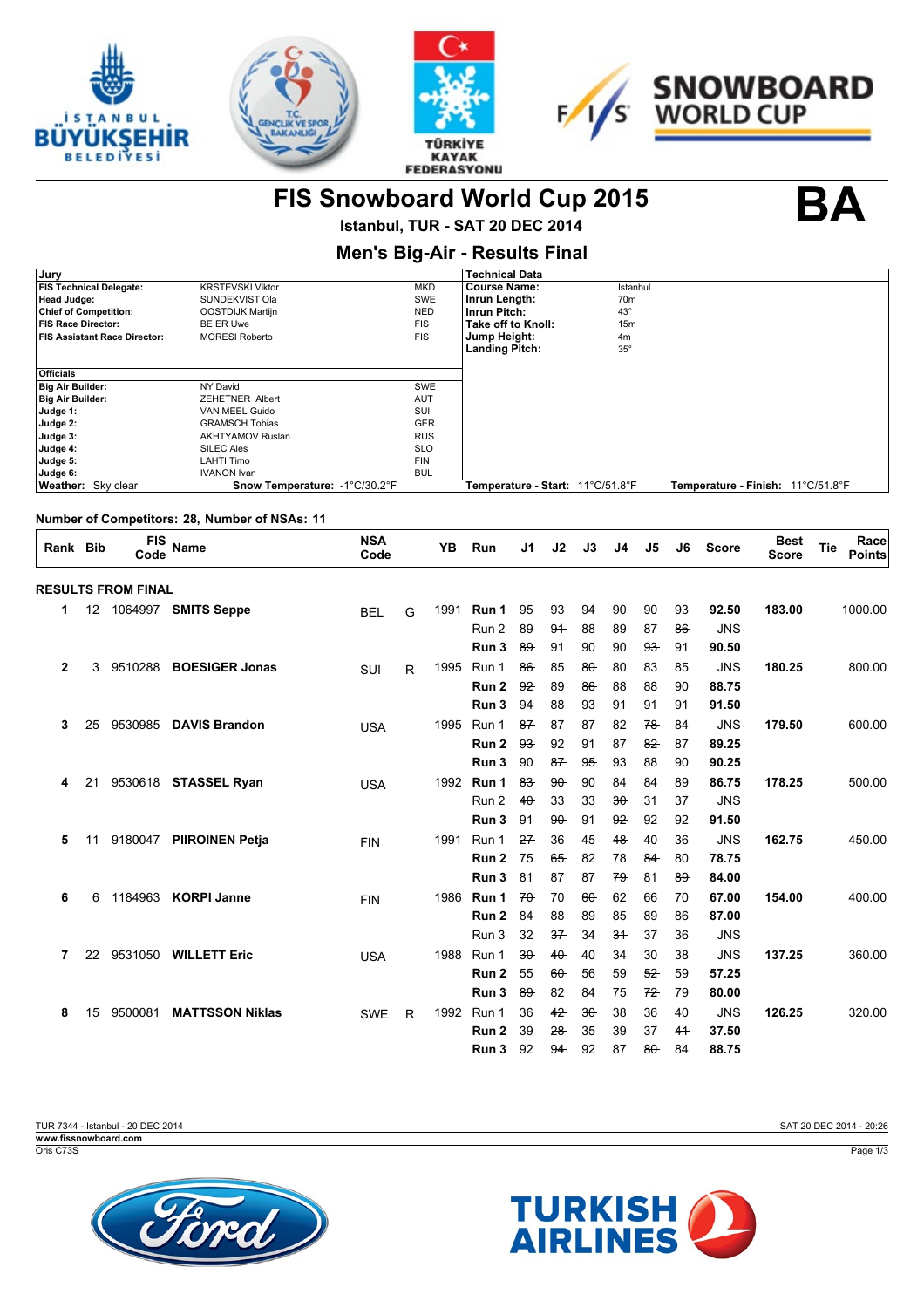







FIS Snowboard World Cup 2015<br> **BA** 

**Istanbul, TUR - SAT 20 DEC 2014**

| <b>Men's Big-Air - Results Final</b> |              |             |                                   |                    |              |      |                      |                |               |                   |          |               |                |                |                             |     |                       |
|--------------------------------------|--------------|-------------|-----------------------------------|--------------------|--------------|------|----------------------|----------------|---------------|-------------------|----------|---------------|----------------|----------------|-----------------------------|-----|-----------------------|
| Rank Bib                             |              | FIS<br>Code | Name                              | <b>NSA</b><br>Code |              | YΒ   | Run                  | J1             | J2            | J3                | J4       | J5            | J6             | <b>Score</b>   | <b>Best</b><br><b>Score</b> | Tie | Race<br><b>Points</b> |
| 9                                    | $\mathbf{1}$ |             | 9150120 HORAK Petr                | <b>CZE</b>         |              | 1991 | Run 1<br>Run 2       | $88 -$<br>18   | 88<br>$30 -$  | 85<br>29          | 86<br>18 | 85<br>29      | 83<br>30       | 86.00<br>26.50 | 112.50                      |     | 290.00                |
|                                      |              |             |                                   |                    |              |      | Run 3                | $\theta$       | <del>29</del> | 27                | 17       | 25            | 27             | JNS            |                             |     |                       |
| 10                                   | 18           |             | 9060003 DE BUCK Sebbe             | <b>BEL</b>         | G            | 1995 | Run 1                | 23             | 35            | 25                | 24       | 34            | 35             | <b>JNS</b>     | 103.00                      |     | 260.00                |
|                                      |              |             |                                   |                    |              |      | Run 2                | 82             | 84            | 84                | 81       | 85            | 85             | 83.00          |                             |     |                       |
|                                      |              |             |                                   |                    |              |      | Run 3                | 8              | 34            | 21                | 15       | 15            | 29             | 20.00          |                             |     |                       |
|                                      |              |             | <b>RESULTS FROM QUALIFICATION</b> |                    |              |      |                      |                |               |                   |          |               |                |                |                             |     |                       |
| 11                                   | 28           |             | 9100569 TRUCHON Antoine           | CAN                | R            |      | 1990 Run 1           | 84             | 76            | 77                | 74       | 76            | 78             | 76.75          | 81.75                       |     | 240.00                |
|                                      |              |             |                                   |                    |              |      | Run 2                | 84             | 72            | 80                | 80       | 83            | 85             | 81.75          |                             |     |                       |
| 12                                   | 26           | 9531009     | <b>BADEN Nikolas</b>              | <b>USA</b>         |              |      | 1998 Run 1           | 82             | 81            | 81                | 79       | 73            | 84             | 80.75          | 80.75                       |     | 220.00                |
|                                      |              |             |                                   |                    |              |      | Run 2                | 75             | $80 -$        | 79                | 65       | 78            | 79             | 77.75          |                             |     |                       |
| 13                                   | 24           | 9530910     | <b>MOODY Brett</b>                | <b>USA</b>         |              |      | 1995 Run 1           | 30             | 45            | $26 -$            | 30       | 37            | 54             | 35.50          | 78.50                       |     | 200.00                |
|                                      |              |             |                                   |                    |              |      | Run 2                | 8 <del>3</del> | 76            | 78                | 75       | 80            | 80             | 78.50          |                             |     |                       |
| 14                                   | 7.           |             | 9500117 HEDBERG Mans              | <b>SWE</b>         | R            | 1993 | Run 1                | 72             | $80 -$        | 78                | 76       | 76            | 74             | 76.00          | 78.00                       |     | 180.00                |
|                                      |              |             |                                   |                    |              |      | Run 2                | 76             | 80            | 79                | 77       | 82            | 75             | 78.00          |                             |     |                       |
| 15                                   | 8            |             | 9050193 KUNDRATITZ Philipp        | AUT                |              |      | 1995 Run 1           | 23             | 38            | $20 -$            | 28       | 32            | 40             | 30.25          | 77.25                       |     | 160.00                |
|                                      |              |             |                                   |                    |              |      | Run 2                | 78             | 73            | 77                | 76       | 78            | 80-            | 77.25          |                             |     |                       |
| 16                                   | 9            | 9180065     | <b>NIEMELAE Nuutti</b>            | <b>FIN</b>         |              |      | 1991 <b>Run 1</b>    | 76             | 79            | 71                | 72       | 66            | 72             | 72.75          | 72.75                       |     | 150.00                |
|                                      |              |             |                                   |                    |              |      | Run 2                | 26             | 40            | <del>23</del>     | 25       | 25            | 33             | 27.25          |                             |     |                       |
| 17                                   | 2            | 9290243     | <b>GRUBER Simon</b>               | <b>ITA</b>         |              |      | 1987 <b>Run 1</b>    | 67             | 75            | 76                | 74       | 70            | 70             | 72.25          | 72.25                       |     | 140.00                |
|                                      |              |             |                                   |                    |              |      | Run 2                | 60             | 59            | 69                | 73       | 68            | 71             | 67.00          |                             |     |                       |
| 18                                   | 5            | 9050110     | <b>WEISSENBACHER Mathias</b>      | <b>AUT</b>         |              |      | 1992 Run 1           | 74             | 77            | 70                | 70       | 69            | <del>68</del>  | 70.75          | 70.75                       |     | 130.00                |
|                                      |              |             |                                   |                    |              |      | Run 2                | 15             | 22            | 16                | 27       | 28            | 29             | 23.25          |                             |     |                       |
| 19                                   | 17           | 9290161     | <b>GRIGIS Marco</b>               | <b>ITA</b>         |              |      | 1994 <b>Run 1</b>    | 64             | 74            | 72                | 66       | 77            | 66             | 69.50          | 69.50                       |     | 120.00                |
|                                      |              |             |                                   |                    |              |      | Run 2                | 25             | 41            | 30                | 20       | 29            | 29             | 28.25          |                             |     |                       |
| 20                                   | 14           | 9050225     | <b>LINDMOSER Alois</b>            | <b>AUT</b>         |              |      | 1997 <b>Run 1</b>    | 69             | 84            | 75                | 68       | <del>63</del> | 65             | 69.25          | 69.25                       |     | 110.00                |
|                                      |              |             |                                   |                    |              |      | Run 2                | 24             | 37            | 26                | 23       | 11            | 25             | 24.50          |                             |     |                       |
| 21                                   | 16           | 9180071     | <b>PAUMOLA Ville</b>              | <b>FIN</b>         |              |      | 1991 <b>Run 1</b>    | 60             | 67            | 60                | 62       | 65            | 59             | 61.75          | 61.75                       |     | 100.00                |
|                                      |              |             |                                   |                    |              |      | Run 2                | 28             | 35            | 31                | 26       | 16            | 35             | 30.00          |                             |     |                       |
| 22                                   | 27           | 9100126     | <b>MATTHEWS Andrew</b>            | CAN                |              |      | 1988 <b>Run 1</b>    | 45             | 61            | 61                | 60       | 60            | 69             | 60.50          | 60.50                       |     | 90.00                 |
|                                      |              |             |                                   |                    |              |      | Run 2                | $\theta$       | 15            | 38                | 10       | 14            | 4 <del>2</del> | 19.25          |                             |     |                       |
| 23                                   | 19           |             | 9510228 SCHERRER Jan              | SUI                | R            |      | 1994 Run 1           | 59             | 50            | 55                | 54       | 55            | 44             | 53.50          | 59.50                       |     | 80.00                 |
|                                      |              |             |                                   |                    |              |      | <b>Run 2</b> 62      |                | 58            | 56                | 57       | 67            | 61             | 59.50          |                             |     |                       |
| 24                                   |              |             | 4 9100096 KULISEK Matts           | CAN                | $\mathsf{R}$ |      | 1985 Run 1           | 42             | $60 -$        | 57                | 56       | 58            | 46             | 54.25          | 57.25                       |     | 70.00                 |
|                                      |              |             |                                   |                    |              |      | Run 2 5 <sup>+</sup> |                | 62            | 61                | 63       | 55            | 51             | 57.25          |                             |     |                       |
| 25                                   |              |             | 20 9510323 KOCH Lucien            | SUI                | R            |      | 1996 Run 1 49        |                | 55            | $59 -$            | 52       | 53            | 50             | 52.50          | 52.50                       |     | 60.00                 |
|                                      |              |             |                                   |                    |              |      | Run 2 38             |                | 34            | 28                | 29       | 20            | 33             | 31.00          |                             |     |                       |
| 26                                   |              |             | 10 9400028 OUWERKERK Joris        | <b>NED</b>         | G            |      | 1992 Run 1 28        |                | $30 -$        | 25                | 24       | 28            | 30             | 27.75          | 45.00                       |     | 50.00                 |
|                                      |              |             |                                   |                    |              |      | <b>Run 2</b> 58      |                |               | 3 <del>2</del> 39 | 45       | $60 -$        | 38             | 45.00          |                             |     |                       |

TUR 7344 - Istanbul - 20 DEC 2014 **www.fissnowboard.com**

Oris C73S





Page 2/3

SAT 20 DEC 2014 - 20:26